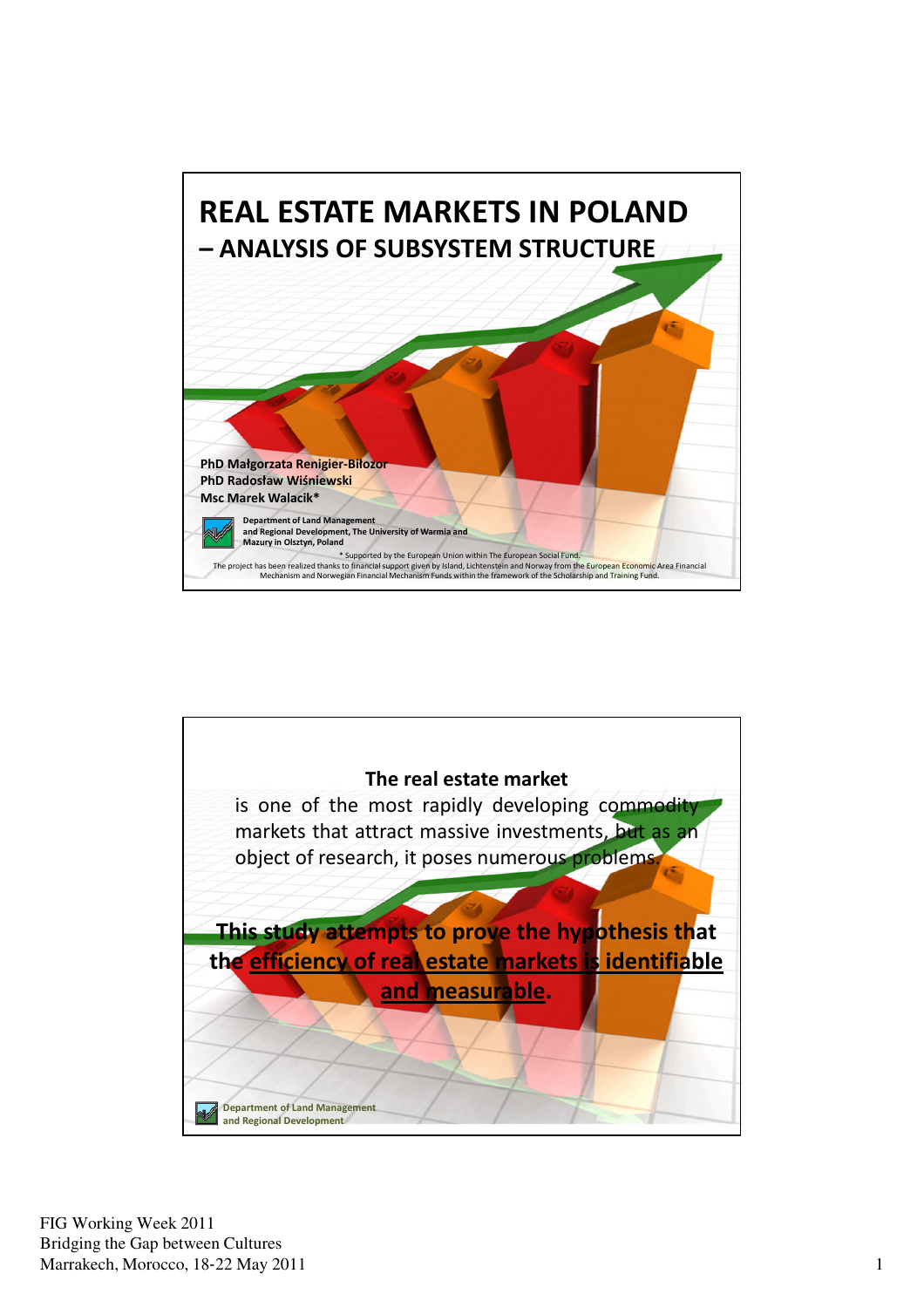![](_page_1_Figure_0.jpeg)

![](_page_1_Picture_1.jpeg)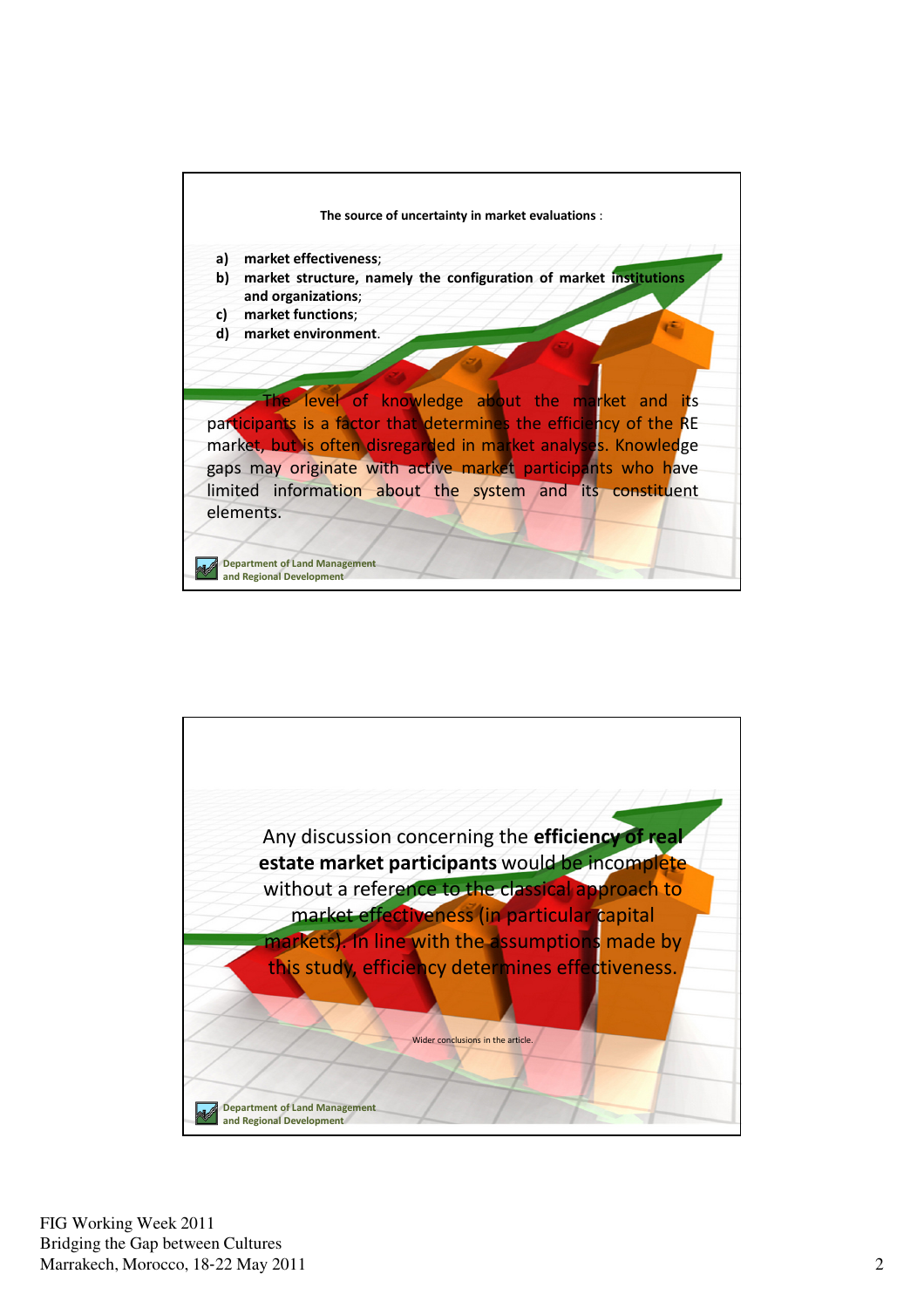![](_page_2_Picture_0.jpeg)

![](_page_2_Figure_1.jpeg)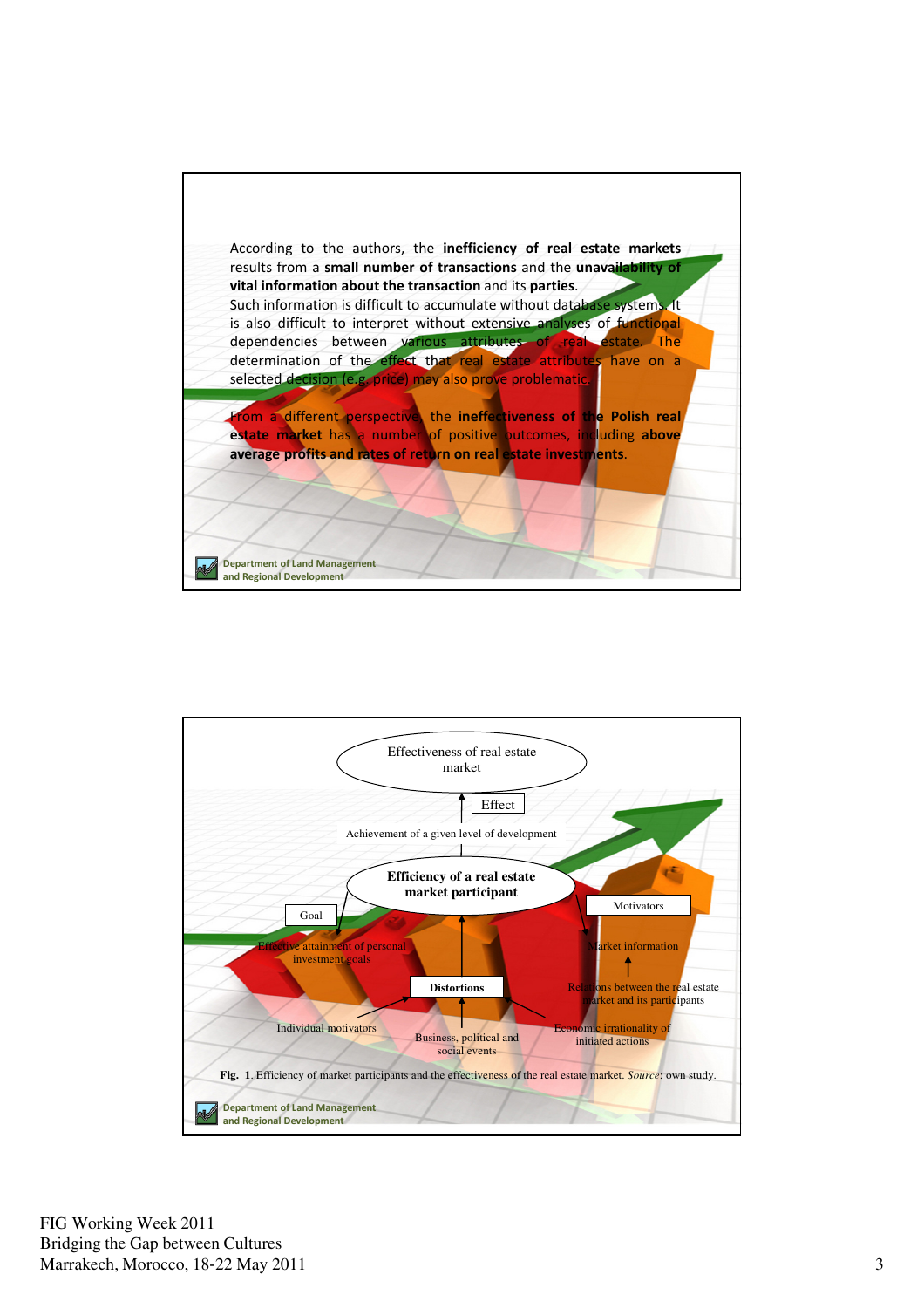![](_page_3_Figure_0.jpeg)

|                         | City             | Population | Unempl<br>oyment<br>rate | Gross<br>monthly<br>wage in<br>PLN | Area in<br>km <sup>2</sup> | No. of transactions |            | Average          | Population /                       | Average wage                              |
|-------------------------|------------------|------------|--------------------------|------------------------------------|----------------------------|---------------------|------------|------------------|------------------------------------|-------------------------------------------|
| No.                     |                  |            |                          |                                    |                            | Land plots          | Apartments | price PLN/<br>m2 | No. of<br>transactions<br>[PO/RET] | <b>Average price</b><br>per m2<br>[HA/GW] |
| $\mathbf{1}$            | Olsztvn          | 176457     | 4.5                      | 2830                               | 88.33                      | 224                 | 717        | 4765             | 188                                | 0.59                                      |
| $\overline{2}$          | Słupsk           | 97331      | 9.2                      | 2667                               | 43.15                      | 91                  | 816        | 3783             | 107                                | 0.70                                      |
| $\overline{\mathbf{3}}$ | Suwałki          | 69448      | 13.4                     | 3645                               | 66.00                      | 270                 | 124        | 4433             | 176                                | 0.82                                      |
| 4                       | Ciechanów        | 45270      | 5.7                      | 2994                               | 32.51                      | 131                 | 182        | 2503             | 145                                | 1.20                                      |
| 5                       | Wrocław          | 632162     | 5.0                      | 3415                               | 292.82                     | 159                 | 2661       | 6740.            | 224                                | 0.51                                      |
| 6                       | Działdowo        | 21644      | 6.6                      | 2546                               | 11.47                      | 17                  | 60         | 2401             | 281                                | 1.06                                      |
| $\overline{7}$          | Inowrocław       | 76137      | 20 <sub>1</sub>          | 2789                               | 30.42                      | 41                  | 25         | 344              | 2115                               | 0.81                                      |
| $\mathbf{R}$            | Gdaásk           | 456591     | 5.1                      | 4053                               | 261.68                     | 26                  | 1728       | 621              | 260                                | 0.65                                      |
| $9 -$                   | Cracow           | 755000     | 4.6                      | 3424                               | 326.00                     | 12                  | 2298       | 726              | 311                                | 0.47                                      |
| 10 <sup>1</sup>         | Koszalin         | 106987     | 4.7                      | 2932                               | 98.33                      |                     | 805        | 41               | 101                                | 0.71                                      |
| 11                      | Ketrzyn          | 27942      | 27.5                     | 242                                | 10.35                      |                     | 31         |                  | 698                                | 1.03                                      |
| 12                      | Toruń            | 193115     | 8.3                      | 3175                               | 115.75                     | 49                  | 252        | 466              | 642                                | 0.68                                      |
| 13                      | <b>Goldap</b>    | 13514      | 5.7                      | 2361                               | 17.20                      | $\overline{4}$      | 5.         |                  | 1501                               | 0.97                                      |
| 14                      | Poznań           | 554221     | 3.3                      | 3669                               | 261.85                     | 83                  | 1292       | 00 <sub>1</sub>  | 403                                | 0.63                                      |
| 15                      | Łódź             | 742387     | 9.5                      | 3159                               | 293.25                     | 251                 | 2165       | 4666             | 307                                | 0.68                                      |
| 16                      | <b>Bydgoszcz</b> | 357650     | 7.3                      | 2830                               | 175.98                     | 61                  | 1235       | 4125             | 276                                | 0.69                                      |
| 17                      | Zielona Góra     | 117503     | 7.5                      | 3060                               | 58.00                      | 12                  | 615        | 3446             | 91                                 | 0.89                                      |
| 18                      | Ełk              | 57579      | 12.2                     | 2584                               | 21.00                      | 72                  | 252        | 2990             | 178                                | 0.86                                      |
| 19                      | Elblag           | 127954     | 16.5                     | 2521                               | 38.94                      | 87                  | 821        | 3894             | 141                                | 0.65                                      |
| 20                      | Białystok        | 294685     | 11.6                     | 3145                               | 102.00                     | 74                  | 324        | 4660             | 740                                | 0.67                                      |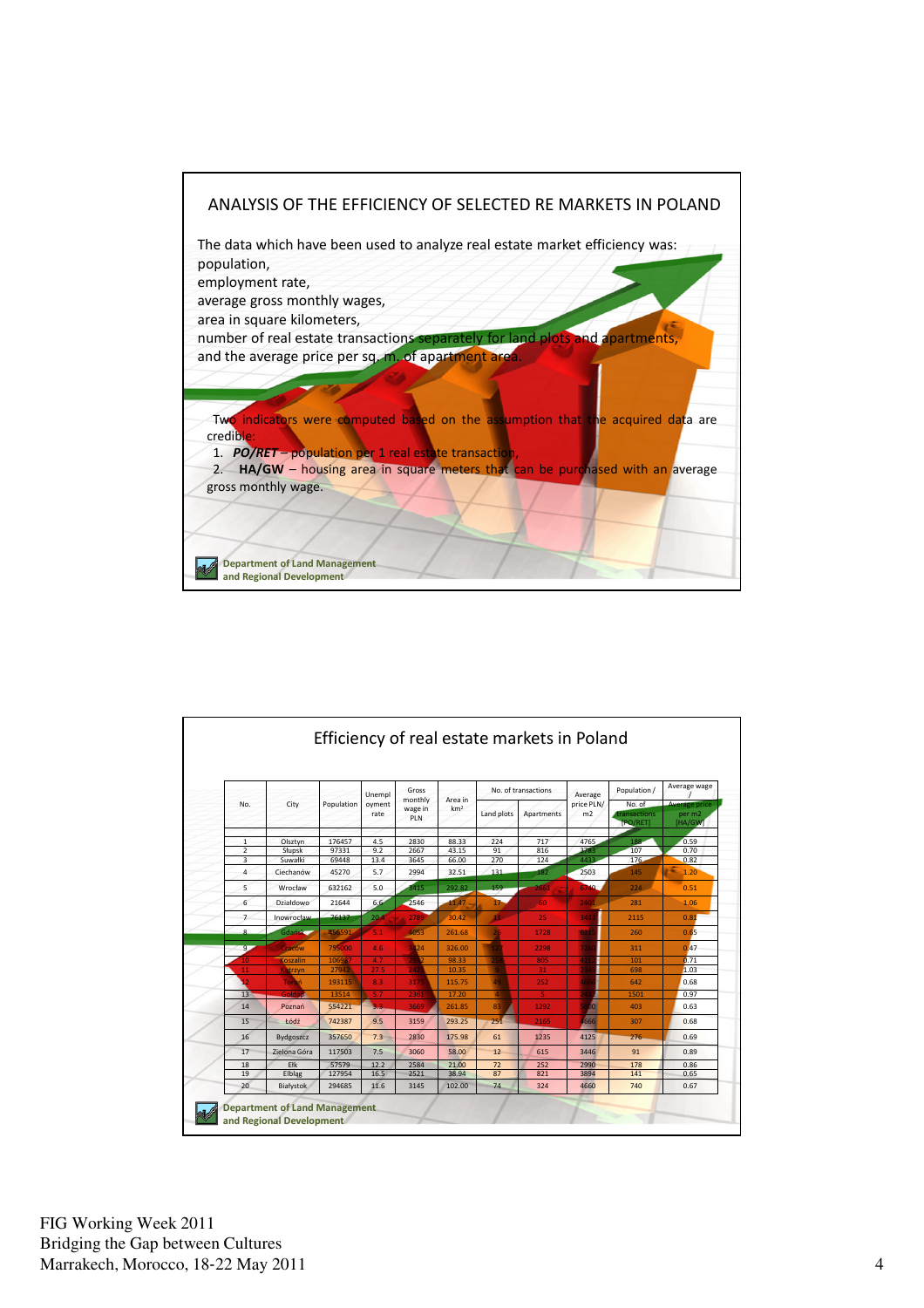![](_page_4_Figure_0.jpeg)

![](_page_4_Figure_1.jpeg)